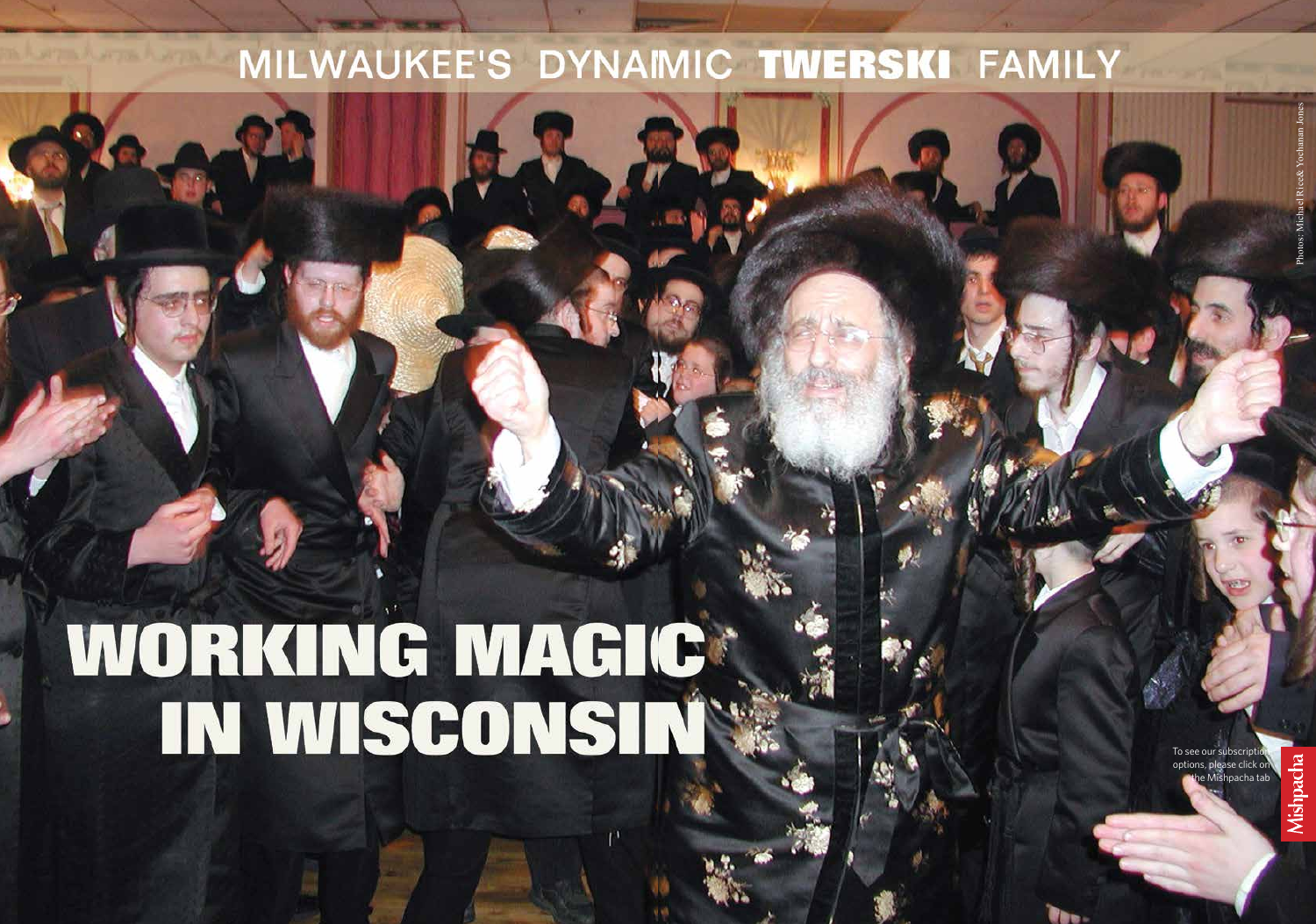### **by Yisroel Besser**

The priving up an icy Route 94 between<br>Thicago and Milwaukee, through<br>the American Midwest, I made a<br>promise to myself I would not resort to Chicago and Milwaukee, through the American Midwest, I made a promise to myself. I would not resort to using tired cliches about the cold weather and the warm reception.

Alas, I cannot help myself; it was so very cold outside and so very warm inside.

### z z z

My introduction to Reb Michel Twerski, the Hornisteipeler Rebbe of Milwaukee, had come years earlier. It was a dark afternoon near the end of a long winter *zman*, and we were sitting in our *dirah*, our *bochurim*'s apartment, in the heart of Jerusalem. Someone came in waving aloft a new cassette tape, entitled *The Music of Rabbi Michel Twerski*. He

placed it in the old tape recorder and the first few notes filled the air.

It was like nothing I'd ever heard before.

A voice that was at once wise and comforting, melodies that were hopeful and moving. It was the kind of music that has the power to transport the listener to another dimension, another world. In the months and years that followed, Reb Michel's voice became the voice of inspiration, the holy expressions of his heart a guide.

### z z z

So as I enter the beautiful sanctuary of Congregation Beth Jehudah for Kabbalas Shabbos, I am prepared — indeed eager — to be moved.

It is after the joyous, vibrant *Lechah Dodi*, just after the congregation has welcomed Shabbos as one, a united entity welcoming the Queen into their midst.

I prepare to begin reciting "*Mizmor Shir L'Yom HaShabbos*," when suddenly I feel a surge of energy in the crowd and my eyes follow the current to the front of the room. The Rebbe is descending from his seat towards the crowd.

They begin to dance.

It isn't the most lively dance that I have ever seen nor is it the most emotional. What it is, however, is totally authentic: a real expression of joy and inspiration, a resounding proclamation by an entire *tzibbur* that they are ready and willing to let the light of Shabbos shine into their hearts.

I watch in awe as they dance, this crew of Milwaukee chassidim, chassidim with long beard and no beard, with *shtreimlach* and baseball caps, in *bekeshes* and sweaters, their exteriors so different, their innards aflame.

On the *bimah*, a lone boy, clearly hampered by severe physical and mental limitations, dances alone, his beautiful features alight.

At the head of the line, the Rebbe dances, leading … no, stopping. He reaches out to a small child and pulls him to the head of the line, and then they continue, hundreds of Yidden, their Rebbe and the small boy, their feet pounding out a song of greeting.

It's Shabbos in Milwaukee.

z z z

After davening they file by the Rebbe. For each, he has a kind word, a joke, a thought; they turn to him as flowers turn towards the sun. I am greeted warmly by all the *mispallelim*, the "*shalom ale-*



*Tucked away in a quiet city in the American Midwest, Rabbi Michel and Rebbetzin Feige Twerski have somehow managed to become major players on the international Jewish stage. What is the secret of their far-ranging influence? Mishpacha's Yisroel Besser spent an unforgettable Shabbos with the Twerskis and their community, Congregation Beth Jehudah, where he experienced the signature Twerski blend of sublime holiness and total unpretentiousness. As he shares his impressions, we join the Twerskis for a spirited dance in shul, a bursting Shabbos table, a visit to an old-age home, and a quiet talk in a warm kitchen — and we watch them unlock the magical melodies and messages that touch so many souls*



# **Hachnosas Sefer Torah**

*ichem*s" coming at me from all directions. I am inundated by invitations for the *seudah*, and to each I reply that I am eating at the Rebbe's home; then they smile, as if at a secret to which only they are privy. "You will enjoy it," they assure me.

 $\cdots$ 

Reb Michel and Rebbetzin Feige Twers-

ki have built this community, the Torah community of Milwaukee, with their own hands. Both of them scions of chassidic aristocracy, they came to Milwaukee in 1961, when Orthodox Judaism, let alone chassidic, was in decline.

When Reb Michel's father, the Rebbe Reb Yaakov Yisroel, arrived in Milwaukee in the 1920s, it was a bastion of Russian Jews, Yidden to whom the names of "Hornisteipel" and "Chernobyl" were sacrosanct. He soon had a dedicated nucleus of warm chassidim around him, and in his shul, Beth Jehudah, the sacred traditions of Chassidus were carried on. The community revered and loved their Rebbe and the Rebbetzin Devorah Leah, a daughter of the Kedushas Tzion, Reb Ben Zion of Bobov.

But like their brothers all across America, that generation could do little to keep their children away from the lure and attraction of the American street. Their Shabbos tables were empty and still, the children out making money or studying, pursuing the American dream.

What Reb Michel inherited was empty pews and *yahrtzeit* plaques. So he rebuilt.

He is a Rebbe, but also a father, a counselor, a best friend.

### z z z

We arrive at the Rebbe's home for the *seudah*, and the guests just keep coming, a seemingly endless array of people being greeted by the Rebbe and Rebbetzin. The Rebbetzin makes each feel welcome, special, honored.

The Rebbe is at once engrossed in the loftiest of tasks, preparing the wine bottles, humming a holy tune, yet also involved in the practicalities; he is carrying up chairs from the basement for the many

guests.

This mixture, the fusion of sublime holiness with total unpretentiousness, is evident throughout the meal. The Rebbe is singing "*Kol Mekadesh*" to an ancient tune, hallowed notes with mystical undertones, his face ablaze, when he suddenly stops and leans over to a guest near him.

"It's on page forty-two in the Arts-Scroll *bentscher*," he says simply, then immediately resumes the holy *nigun*.

His eyes are closed again, but he perceives something. The guest is struggling with the word "*meichalelo*," translated as "from desecrating it."

The Rebbe leans over and explains. "Desecrating the Shabbos is called '*chillul*,' much like the word '*chol*,' mundane. Can there be a graver sin than treating the king like a commoner?"

And the song continues.

Throughout the meal, I am struggling with this question: the Rebbe and his family, such noble, uplifting people, yet the atmosphere, even while transcendent, is still so normal, so comfortable. How are they able to do it; what's the secret of the unique mood at their table, in their shul, across their community?

The Rebbe himself answers my question as he speaks *divrei Torah* at the *seudah*.

He is discussing the weightlessness of the *luchos*, their total freedom from the constraints of the finite and physical.

"And such is the way of the Torah itself and those who learn it, not to occupy any space at all. The great Torah leaders were also the people of the greatest humility. Torah itself, and those who learn Torah, simply aren't there, they don't take up space at all."

And I have my answer: this most unpretentious of couples takes up no space at all.

z z z

The *tisch* on Friday night is done the



**The Rebbe is singing "***Kol Mekadesh***" to an ancient tune, hallowed notes with mystical undertones, his face ablaze, when he suddenly stops and leans over to a guest near him. "It's on page forty-two in the ArtScroll** *bentscher***," he says simply, then immediately resumes**

**the holy** *nigun*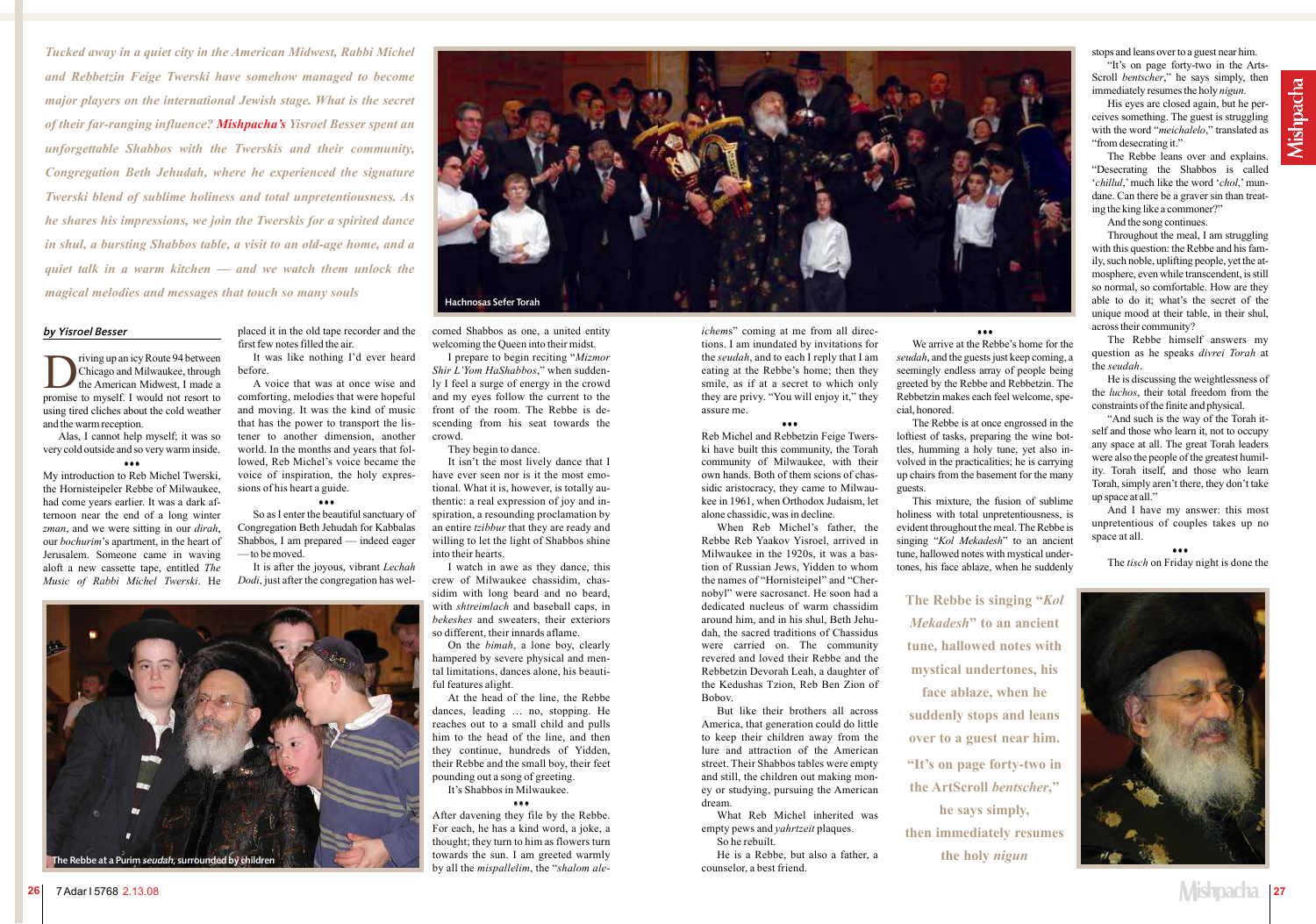gles; one, to take the plunge, and the second, to keep fighting, to maintain that initial zeal and fervor."

### $0.00$

At seven-thirty on Shabbos morning, the shul is filled with people, listening eagerly to a *shiur* by Reb Ben Zion. They are studying a collection of chassidic writings on the significance and meaning of the various wedding customs in preparation for the upcoming *chasunah* of Reb Ben Zion's oldest son. The community will be traveling to the wedding en masse, and they want to be ready.

Reb Ben Zion is far more than his father's assistant; he is the pride of a community that helped raise him, and they look on with parental joy as he realizes their high hopes for him. For the Milwaukee community, the *simchah* at this *chasunah* is personal.

The davening itself is warm and vibrant, and again, I have that wonderful sense of being part of a group involved in a common endeavor. Davening in Milwaukee is serious business.

After davening, the Rebbe will address the people. There is a sense of anticipation as he rises, as people lean close to hear words that will carry them through another week.

The Rebbe speaks of gratitude, of not taking the gifts of life for granted. He recalls his first visit to Switzerland and his awe at the magnificence and grandeur of the Swiss Alps. The Rebbe recounts how he and the Rebbetzin expressed their wonder to a Swiss native, who was surprised that the view elicited such a reaction from them.

"He sees them every day," explains the Rebbe, "and he has long ago ceased to be aware of their beauty and splendor."

In later years, when people complimented the Steipler's magnum opus, Kehillos Yaakov, a remarkably successful sefer, he would attribute its success to the Rebbe's

### $\mathbf{A}$

The Rebbe urges us to appreciate the abundant gifts of HaKadosh Baruch Hu, to keep our eyes open to the magnificence that surrounds us. He reminds us to be grateful for the ultimate gift the Torah — not to take its all encompassing beauty for granted.

Then, the Rebbe shares another one of the guiding principles of this beautiful *kehillah*:

"The biggest enemy of the *oved Hashem* is cynicism, jadedness, tiredness. Let's keep our eyes open, let's stay fresh and innovative."

The Rebbe is very much the congregational rabbi as well, and he shifts over to an administrative announcement.

"Tonight we as a community will be going to visit the seniors at the old-age

One of the more celebrated natives of Hornisteipel was the great Steipler Gaon, Rav Yaakov Yisrael Kanievsky. He was referred to as "the Steipler" since he hailed from the town, and was named Yaakov Yisrael after the old Rebbe, just like Reb Yaakov Yis-

Despite the fact that he grew up in the Novardok Yeshivah movement, becoming a strict adherent to the path of Novardok mussar, he never forgot his birthright.

roel Twerski. was a poor scholar. the Torah world.

The Steipler lost his father at a young age, and his widowed mother was offered two matches. One was a wealthy man who was not learned, and the other

She went to ask the Hornisteipeler Rebbe's advice.

He told her to marry the scholar, and promised her that her children would light up

brachah.

Reb Michel tells me that his older brother, Rabbi Dr. Abraham J. Twerski, developed a close relationship with the gadol more than a half century ago, in a time that the Steipler was virtually unknown outside of Bnei Brak.

Rabbi Twerski was a talmid in the Skokie Yeshivah at the time, and the Rosh Yeshivah, Rav Chaim Kreiswirth, was a mayven on the Steipler and encouraged the relationship.

Rabbi Twerski began to send the Steipler letters containing questions on what he was learning, to which the tzaddik would reply, signing his name "Yaakov Yisrael ben

Brachah."

Rabbi Twerski ultimately published a sefer of his correspondence with the Steipler

on a wide range of topics.

Reb Michel tells of his own visit to the humble home in Bnei Brak.

Reb Michel did not identify himself as the Hornisteipeler Rebbe, but the Steipler scanned the names on the paper and made the connection himself.

"Give me a brachah," he asked Reb Michel. Reb Michel evaded the request and changed the topic. "Tell me," the Steipler said, "are there still Hornisteipeler chassidim?" Reb Michel shrugged, "Not many." "Is there a tisch on Friday nights?" "Yes, there is a tisch," replied Reb Michel. "Good, good," replied the Steipler, his satisfaction evident. "When Mashiach comes, Hornisteipel veht zein a malchus," the Steipler remarked. Then, in a quieter voice, almost to himself, he said "Veil ess iz gevehn a malchus [because] it was a malchus]!"

Then he looked back at Reb Michel. "Please, before you go, give me a brachah."



Milwaukee way; held at the home of the Rebbe's son, Reb Ben Zion, himself a captivating and dynamic personality. Perhaps at the Milwaukee *tisch* there are no *parenches*, the bleachers so prevalent at more-traditional *tischen*, and no pushing, but here, in the warmth and camaraderie of Reb Ben Zion's living room, Shabbos is tangible.

The people sing and then the Rebbe speaks.

"What were the two things that drew Yisro close, which convinced him to cast his lot with the Jewish people? Rashi, quoting Chazal, tells us that it was the splitting of the sea and the war with Amalek that were the catalysts for his conversion.

"These two things symbolize the path of a good Jew; these two experiences represent the two facets of our work in this world.

"Kriyas Yam Suf gave us the ability to jump in, to leave everything behind, to throw it all away and take the plunge.

"Then after the initial enthusiasm wore off, after that burst of self-sacrifice, the uphill battle began. The fight against Amalek represents the fight against all those forces that wish to 'cool us off,' to lower the flames of our passion and determination.

"As hard as it is to take the plunge, it's equally hard, if not more so, to keep the battle going, to persist and endure."

Words that are the essence of this community.

In a conversation, I ask the Rebbe about his relationship with the community.

"When it comes to kiruv, it is a mistake to look at numbers, at how many people or families one brings closer. It is not enough to arouse their slumbering souls and then to move on; the maintenance involved should take years, and even decades.

"This is not the largest Torah community in the country, but it is one of the nicest, because they are all growing, perpetually growing. I am awed by the commitment and dedication of our people here, their willingness to throw it all away, to forfeit careers and relationships, and then, after all that, to maintain this rigorous new lifestyle.

"My father, *ztz"l*, had this incredible *ayin tovah*, an ability to find the good points in all people. I have it much easier; I am surrounded by people who are constantly growing. Of course I love them."

And thus spoke the Rebbe, "Two sides to the coin, two different strug-

**"… you must come for Rosh HaShanah and hear Reb Michel's shofar blowing. I have learned in big yeshivos and lived in major Jewish communities, but never have I heard such a shofar blowing. Everyone else blows with force and power, issuing a resounding call for repentance. Reb Michel's** *tkiyos* **are soft, gentle, so moving.**

**His call to** *teshuvah* **is sweet"**



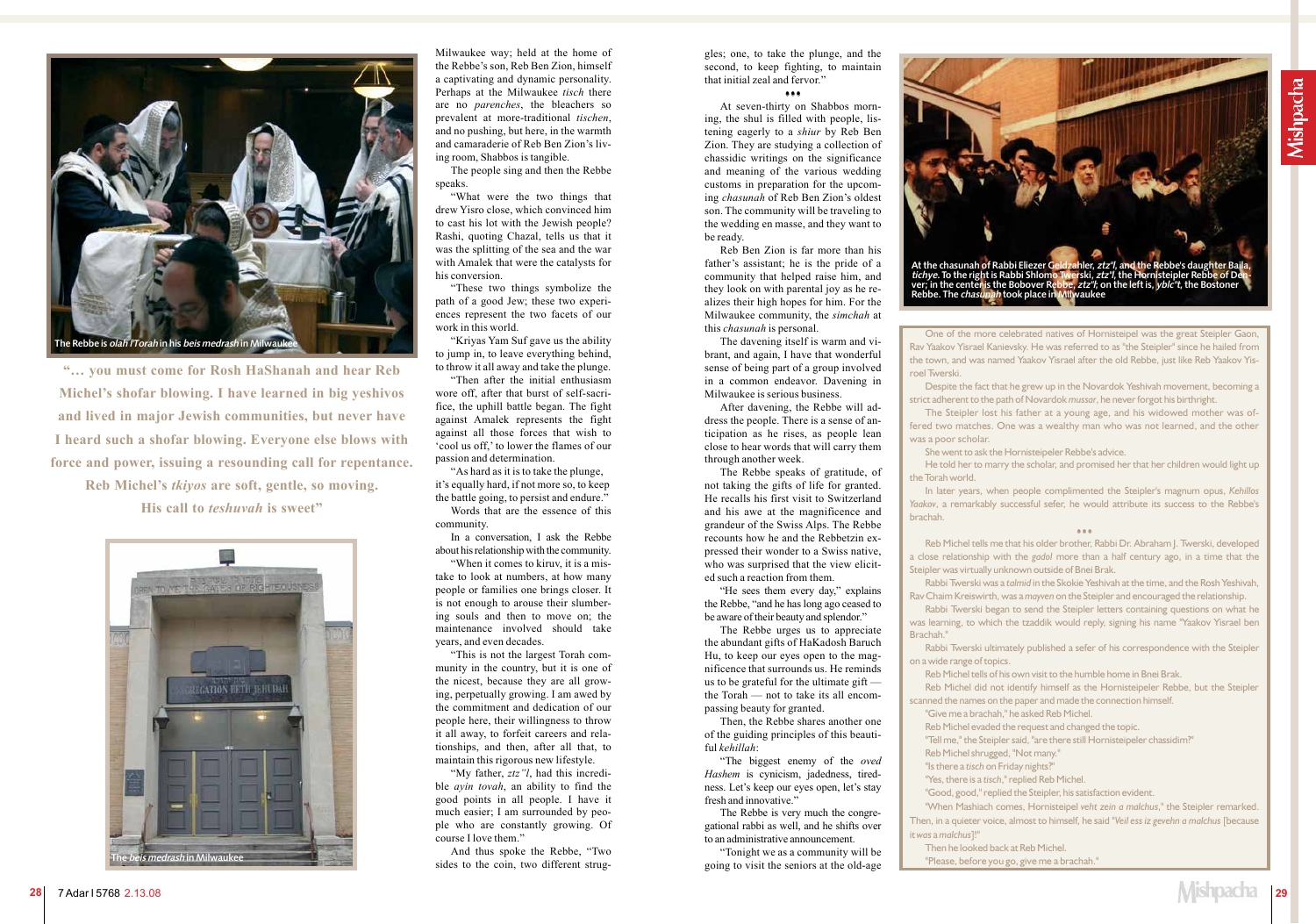The crown jewel of the community, and indeed, the catalyst for the educational framework, is the kollel. The Milwaukee Kollel Center for Adult Jewish Studies opened when Reb Michel realized that, like so many other communities across America, Milwaukee was a victim of its own success.

Though twenty-five years of leadership had yielded beautiful Torah families, the children of these families were opting to settle in Eretz Yisrael, in Lakewood, and in New York.

Reb Michel called together his people and shared his vision with them. Milwaukee would have a kollel of its own, and a new elementary school would have to be formed to provide the children of these families with a suitable educational environment.

Milwaukee is by no means a wealthy community, but its members are people of spirit and resolve. Once Reb Michel spoke, they were galvanized into action.

The Rosh Kollel, Reb Mendel Senderovic, is a respected *posek* and *mechaber seforim*. He had achieved world renown as the author of the standard text for divorce documents that are given in Lakewood, a thorny and complex halachic issue. Since the community made that historic decision to "jump in," committing themselves to forming the kollel and school, membership has tripled, with families coming to live in Milwaukee from across North America.

Today, the community boasts some 160 families, approximately double what it was ten years ago. In recent years, several young couples have opted to stay local as well.

There are many reasons for the community's newfound popularity, but after speaking to the people, however, I see clearly that it isn't the education, the economy, or the sense of belonging and community.

It's the Twerskis.

### z z z

My interview with the Rebbe is scheduled for late Motzaei Shabbos, and I ask if I can accompany him to the old-age home. Reb Ben Zion graciously reorganizes car seats and several children to accommodate my request.

Watching Reb Michel relate to the old folks, the tired, hopeless Yidden for whom this event is a break in the sad monotony of their lives, is an experience. For each, he has the right words, the proper tone, the perfect message. As he moves through the crowd, he leaves a path of *chizuk* and healing in his wake.

The Rebbe and Reb Ben Zion, joined by a large crowd from the shul, start to sing, and the old people draw close. Many of them remember the Rebbe's great father, these Milwaukee old-timers who revere the Twerski name; he belongs to them. Reb Michel speaks.

"Today, we read about the giving of the Torah, the commandments. Do you know that before Moshe Rabbeinu would teach the Jews a new mitzvah, he would first go to discuss it with the elders, the *zkeinim*? Each mitzvah was first exposed to the wisdom and experience of the elderly leaders, the ones to whom we owe everything.

I am beginning to see what it is that makes this place special.  $\bullet\bullet\bullet$ 

"We thank you for all that you, the older people, have given us. You have built this community and other communities; we look at you with such respect and gratitude. Thank you."

The Rebbe sits back down and an elderly woman raises her hand. "Rabbi, can I say something? I have never been happier in my life. Thank you so much for your words, for the music."

I sit down to speak with the Rebbe on Motzaei Shabbos. I had prepared questions to ask and topics to discuss, but somehow, once Shabbos is over, there are only answers.

Everything just makes sense.

The Rebbe tells me a little bit of the history of the *kehillah*.

The Rebbe's father, Reb Yaakov Yisroel, son of Reb Leibele of Hornisteipel, arrived in New York in the 1920s, and quickly realized that he wasn't suited to the big city. He travelled to Chicago, where there was a large group of Ukrainian immigrants, Yidden from the towns near Kiev.

After a short stay in Chicago, he travelled to Milwaukee, where he was asked to serve as the Rav in the Anshei Sfard shul. After a decade of service, he realized his dream, opening his own shul, Beth Jehudah, in 1939.

Rabbi Twerski emerged as a key figure in Milwaukee Jewish life, earning the respect and admiration of all types of Jews, and indeed, the wider non-Jewish population as well. His warmth and kindness endeared him to everyone; when the patriarchal Jew with the soft smile walked down the streets of Milwaukee, everyone would wait respectfully for his greeting.

Rebbetzin Devorah Leah was a personality in her own right, an heiress to the noble traditions of Sanz, a woman of generosity. A wise and perceptive lady, she

**"My father had correctly diagnosed the state of affairs in this country, and realized that in America of the 1940s, a rabbi without a degree would be disregarded and ignored. A Rav needs to have** *devarav nishmain***, his word must be taken seriously, and in those years, a college degree was the only way to achieve that goal" — Rav Michel Twerski**



and a nephew Rabbi Hager on the left

home. We ask all of you to participate, to bring your children along, to provide some joy to these lonely people. We have a responsibility" — here, the Rebbe corrects himself — "no, an opportunity, to bring light into the life of another Jew; let's take advantage of it."

His closing words shed light on another wonderful trend in this community. "This week, many of the rebbeim and kollel fellows are away for midwinter break, so we all have to make a special effort to participate. If each of us assumes that our neighbor will go, that we are free to do our own things, then it is the old people who will suffer. Each of you should look at this as if you're the only ones who can go."

Two themes to his words are "Don't grow cynical" and "Feel a sense of responsibility to your community."

At the large *kiddush* that follows, I am speaking with a distinguished and skilled local *mechanech*. "There's only one way to describe the children in this community: *lichtige kinder*, with *lichtige* faces," he says.

A young man approaches me. "If you really want to understand this community, to feel what makes it unique, then you must come for Rosh HaShanah and hear Reb Michel's shofar blowing. I have learned in big yeshivos and lived in major Jewish communities, but never have I heard such a shofar blowing. Everyone else blows with force and power, issuing a resounding call for repentance. Reb Michel's *tkiyos* are soft, gentle, so moving. His call to *teshuvah* is sweet."

 $...$ 

There are many reasons to live in Milwaukee. The beautiful stone homes that line the quiet streets near Beth Jehudah are far cheaper than much smaller ones in other Jewish communities. The Wisconsin State Legislature provides vouchers for parochial schools in the city, which means that, for low-income families, there are no tuition payments to speak of. There is a wonderful educational framework in place, with schools for both boys and girls, that have earned a superb reputation. The Chofetz Chaim community, mere minutes from Reb Michel's community in Sherman Park, boasts a worldclass yeshivah high school and *beis medrash*, the Wisconsin Institute for Torah Study, or W.I.T.S. There is also Torah Academy for Girls, the high school, very much a typical Bais Yaakov.

### $...$



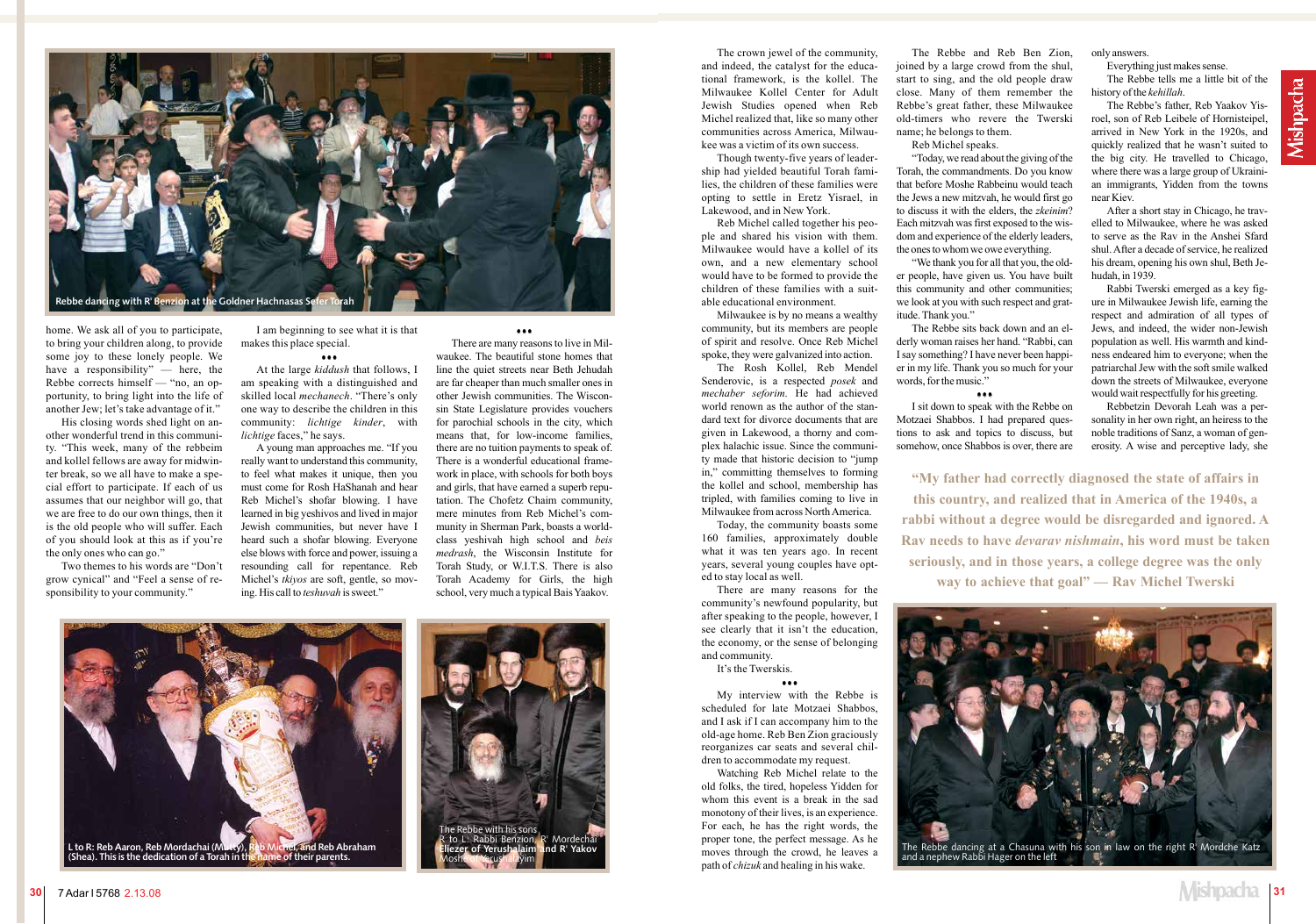warmth. There were stirrings of Jewish life in Milwaukee once again.

From among those groups, one third of the people made the transition to a kosher home and over half of them registered their young children in the Jewish day school.

They would have small Melaveh Malkahs, just the Twerskis and these small groups. At these intimate gatherings between friends, the young Rebbe would take guitar in hand and teach a new song.

And thus was the community reborn. ...

They learned how to praise Him with "*Romimu*" and "*Ein Aroch*," to thank him with "*Modeh Ani*," to pray with "*T'kah b'Shofar*" and "*Min HaMeitzar*." They learned that Judaism is vibrant and warm, passionate, and real. They learned that it was theirs.

Reb Michel speaks with great pride about the accomplishments and sincerity of his people. He speaks of the particular challenges that each of them faces, of his respect for their loyalty and resolve.

He tells one particular story. One day, he received a call from a metro reporter for the Milwaukee Sentinel who requested an interview for a piece that he was writing on the Orthodox community.

Rabbi Twerski realized that the man was a Jew. "You cannot write about us unless you come experience a Shabbos here by yourself."

The reporter, anxious to do a good job, agreed.

He came for Shabbos with his wife. That was decades ago.

He himself became the article, walk-

ing testimony to the power of Shabbos. ment to become completely *shomer Shabbos*, a Midwest Airlines airplane was involved in a fatal crash, the only such incident in the company's history. Midthis was the biggest local story in years.

"The week after he made the commitwest is a Milwaukee-based business, and "The episode occurred late on a Friday

afternoon.

"The editors called him up and told him it was his story, that he was in charge of coordinating the various reporters and their angles. He apologized, but said that he wasn't available until Saturday night.

"It was a decision that cost him advancement and honor. He could have gone so far on that story."

As the Rebbe talks, I hear an echo of his words at the tisch, "the two sides of the coin, the strength to make the plunge and after, the strength to keep fighting."

> "My brother was stunned. It was inconceivable to him to leave the comfortable, secure confines of the *beis medrash* **continuedon page 62** ishpacha

Reb Michel underscores an idea which is central to his philosophy. "*Kiruv rechokim* is not about numbers, about how many people one can have over for a Shabbos meal; it's about the results, the long haul after that initial burst of inspiration. This is a community that had grown together over so many years, that is still growing together."

The Rebbe lights up, much like a father talking about his son's accomplishments. "We don't get that many *meshulachim* here in Milwaukee, but the ones who do come always mention to me that the reception they get is something special. The people here perceive that it is hard enough for a person to stick out his hand and ask for help; to refuse the request is telling him

to forfeit his last shred of dignity.

"It is a humbling experience to live among such inspiring people."

### $\bullet\bullet\bullet$

Later, over Melaveh Malkah, I ask another question.

The Twerski family name has come to be associated with the ability to straddle two worlds, to be educated and sophisticated, even while living within the four cubits of traditional chassidic Judaism. The family boasts doctors, lawyers, and professors who are comfortable in Ivy-league schools even as they are most at home in the *shtiebel*.

I ask if this is a *shittah*, a governing philosophy, and if it is, why their children, the next generation, don't attend college.

Reb Michel shares a fascinating story with me.

"My oldest brother, Reb Shloime, *ztz"l*, was a special *neshamah*, holy and pure. As a child, he would learn *sifrei Kabbalah* for hours, and my mother was so concerned that she sent him to my *zeideh*, Reb Leibele, in Antwerp. The Zeideh got to know the lad and assured my mother that it was all right.

"My father sent him to learn in Torah Vodaath, and he became the closest *talmid* of Reb Shraga Feivel, developing as both a *talmid chacham* and a chassid. At the height of his growth, when he was totally immersed in Torah and *kedushah*, the letter arrived from Milwaukee. In it were clear instructions from my father: he was to return home and start attending college.





spoke several languages and was a muchsought-after advisor to the women of the community.

They gathered a *kehillah* around them, a *kehillah* of Yidden who were completely dedicated to them and all that they represented.

In 1961, Reb Michel and Rebbetzin Feige arrived in Milwaukee to assist his father in running the *kehillah*.

At the time, there was nothing here for a young couple: no friends, no shopping. In addition, the resources and support that exist for the young couples of today's outof-town communities were nonexistent.

I ask the Rebbetzin a question.

"Was it difficult for you, a native of Brooklyn, to travel across the country to Milwaukee?"

The Rebbetzin smiles. "With my husband, I would have traveled to the ends of the earth."

The truth is that her father, the

Falthichaner Rav, was apprehensive about giving his blessings to a move that would take his daughter deep into the American heartland, far from the centers of Torah and Chassidus. He inquired of the Satmar Rebbe, Reb Yoel Teitelbaum, about a proper course of action. The Rebbe assured him that he would have *nachas* from his "Milwaukee *eineklach*," and indeed, he did.

The Rebbetzin adds something else. "I didn't need friends, because I had something much more precious: my in-laws. It was enough for me to be in their presence, to spend time with them. I derived sustenance from that relationship."

Her bond with her father-in-law, the Rebbe, was special. He looked at her as a daughter and treated her as such.

The young Twerskis began to build, to lay the groundwork for a new community, one family at a time.

Reb Michel and the Rebbetzin formed

a series of groups, called Orthodox Perspectives, that would meet in people's homes. These small weekly gatherings were geared to no more than a few couples at a time. Reb Michel would convey the Torah perspective on feminism and parenting, on marriage, and on prayer.

It was a new way, a new trend, and the families that had left the *shtiebel* and all that it represented were shocked at the clarity and beauty of the path that they had shunned. They watched in fascination as the layers slipped off, showing them the beauty that was their heritage. They looked inward and were shocked to find that, beneath their discomfort and embarrassment at being Jewish, there was a soul shining bright.

They gravitated to the young rabbi who made them feel so alive, so Jewish. A Shabbos meal with the Twerskis became something to aspire to, an encounter with depth, meaning, and

**"***Kiruv rechokim* **is not about numbers, about how many people one can have over for a Shabbos meal; it's about the results, the long haul after that initial burst of inspiration. This is a community that had grown together over so many years, that is still growing together" — Rav Michel Twerski**





and Reb Aaron Twerski